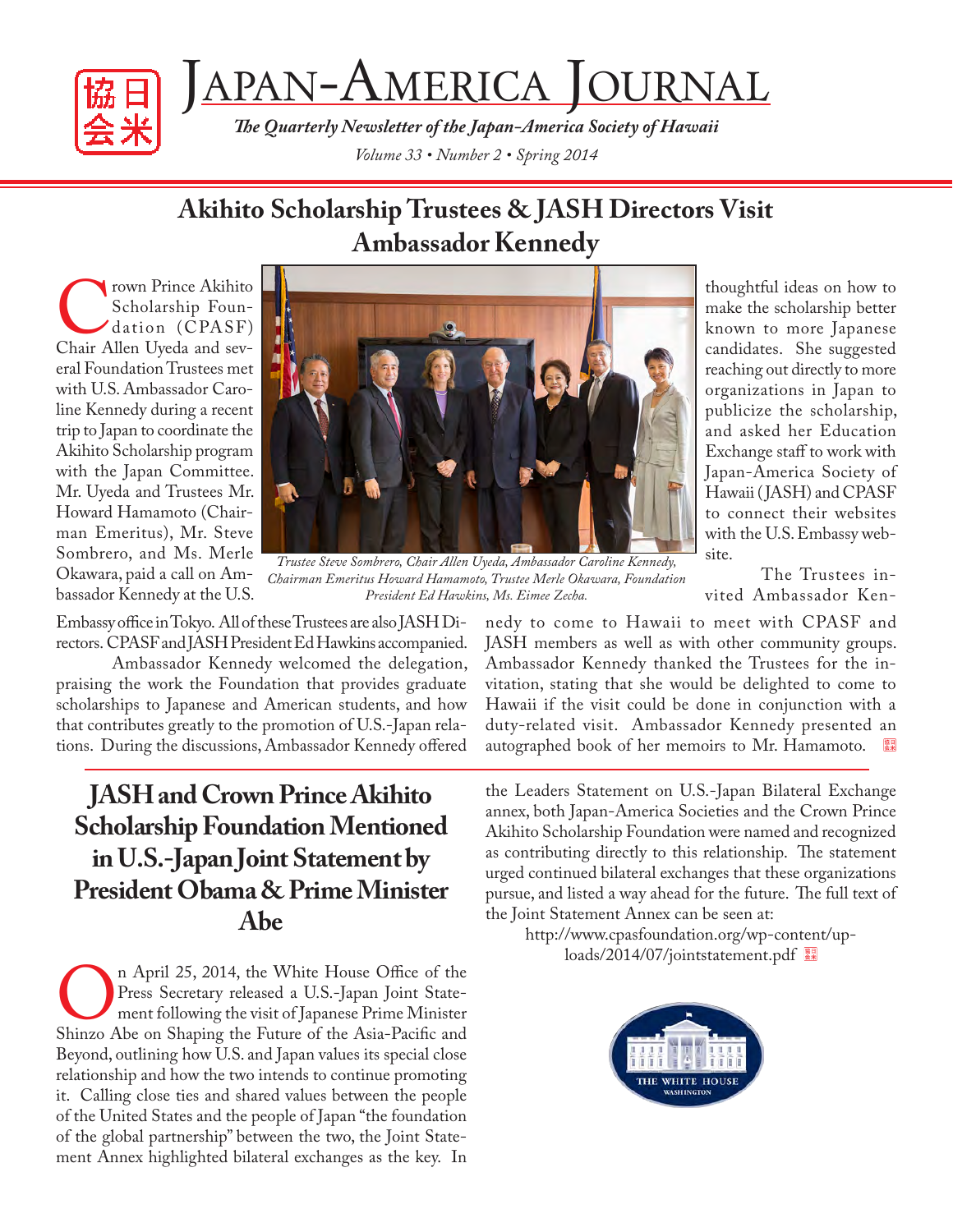# **Uwajima City-Honolulu Reaffirms Sister City Relationship**<br>n June 13, 2014, nearly 100 visitors from Uwajima City, Ehime Prefecture, attended a sister city reaffirmation sign-

n June 13, 2014, nearly 100 visitors from Uwajima City, Ehime Prefecture, attended a sister city reaffirmation signing ceremony in Honolulu. Led by its Mayor Hirohisa Ishibashi, the visitors from Uwajima were on hand at th ing ceremony in Honolulu. Led by its Mayor Hirohisa Ishibashi, the visitors from Uwajima were on hand at the historic Mission Memorial Auditorium adjacent to Honolulu Hale. JASH President Ed Hawkins served as master the people of Honolulu. As both Mayors Hirohisa Ishibashi and Kirk Caldwell noted, this friendly relationship between the two cities developed like a phoenix rising from the ashes of a tragic event the occurred in February 2001 which saw the sinking of the Japanese training ship Ehime Maru with the loss of nine crew, including four students. One of the bereaved,



*Honolulu Mayor Kirk Caldwell and Uwajima Mayor Hirohisa Ishibashi hold the Sister City Reaffirmation Certificates after signing ceremony.*

Mr. Tatsuyoshi Mizuguchi whose son Takeshi was lost on that fateful day, was in the audience. Nine members of Uwajima City Council, including its Council Chair, were also in attendance. On the Hawaii side, State Senator Will Espero and State Representative Ken Ito of Ehime-Hawaii Baseball Exchange led the delegation. Japan's Consul General Toyoei Shigeeda and Mrs. Michiko Shigeeda also attended and provided comments.

The speakers called attention to the many good-will initiatives that have resulted since the tragic accident to include sister school relationships between Honolulu and Uwajima schools, summer internship of University of Hawaii students in Ehime, and the annual Ehime-Hawaii Baseball Exchange program. Mayor Caldwell pledged never-ending support and care for the Ehime Maru Memorial at Kakaako Waterfront Park by the people of Honolulu, and Mayor Ishibashi expressed his appreciation to the people of Honolulu and Hawaii for maintaining the memorial and for extending their support to the bereaved families each year when they visit. Both pledged to seek further areas of cooperation and exchange.

Cantion

**Japan Maritime Self Defense Force Joint Training Squadron Visits Hawaii**<br>
I apan's Maritime Self Defense Force Joint Train-<br>
ing Squadron led by Rear Admiral HidekiYuasa<br>
visited Hawaii during its around-the-world<br>
ruise apans Maritime Sen Detense 1 ofce joint Train<br>ing Squadron led by Rear Admiral HidekiYuasa<br>visited Hawaii during its around-the-world<br>truise that will take the fleet to the West Coast of apan's Maritime Self Defense Force Joint Training Squadron led by Rear Admiral HidekiYuasa visited Hawaii during its around-the-world the United States, through the Panama Canal, to Europe, around Africa, through the Indian Ocean, and back to Japan. Each year, the cruise trains young Japanese officers in seafaring, and stops around the

world to expose them to various cultures and connect with other countries' militaries, government leaders, and local people.

Hawaii is always its first stop, and each year the Commander and staff visits JASH, pays respects at the Ehime Maru Memorial, and socializes with the community during a reception on its command ship *Kashima*. JASH President Ed Hawkins attended the reception, promoting this important military-tomilitary relationship. The same day, Mr. Hawkins attended a luncheon aboard the *Kashima* hosted by Rear Admiral Yuasa

attended by Pacific Fleet Commander Admiral Harry Harris.



*Rear Admiral HidekiYuasa of the Joint Training Squadron and crew members pay respects at the Ehime Maru Memorial. JASH President Ed Hawkins (far left) escorted.*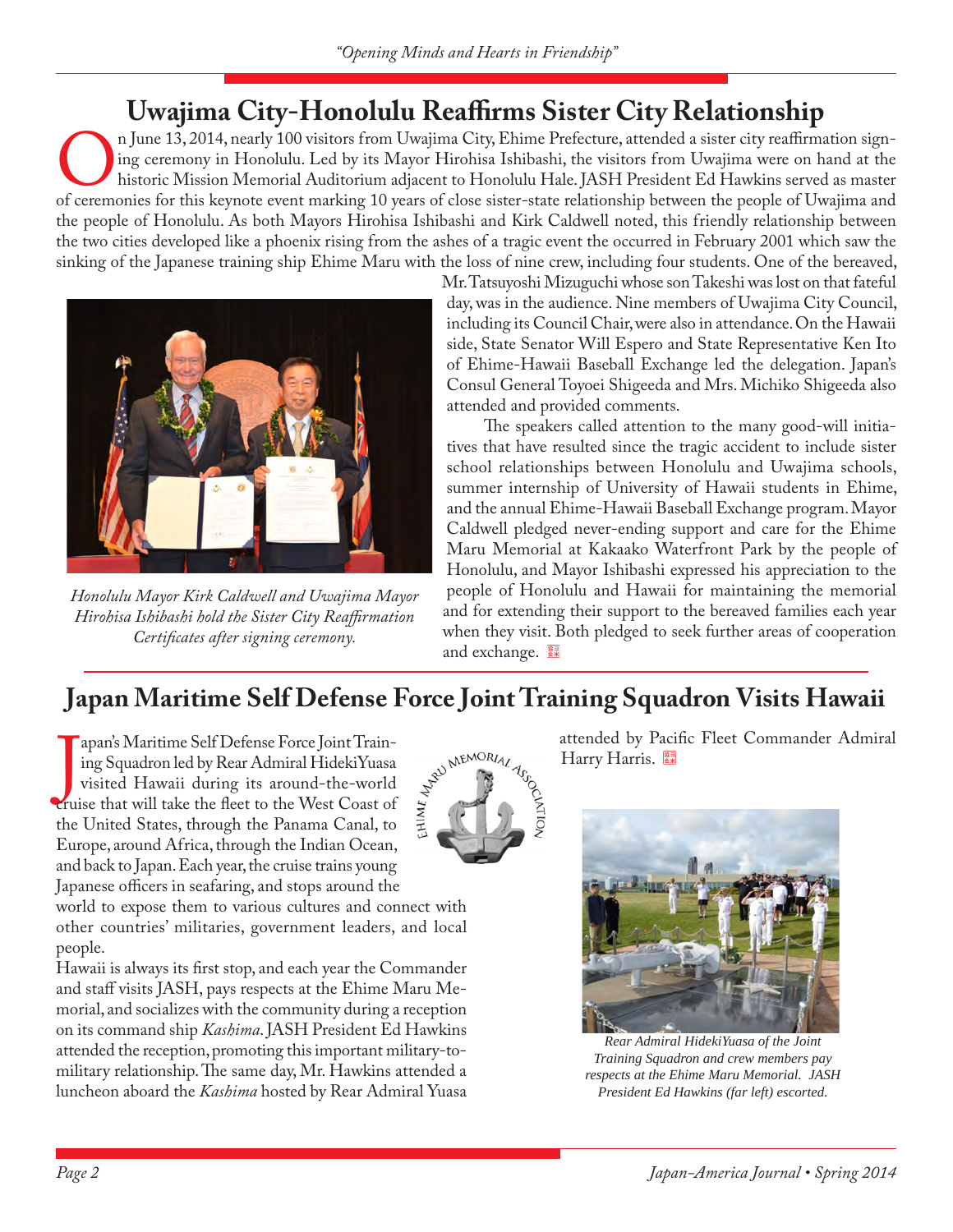### **Two Scholars Presented with the Crown Prince Akihito Scholarship Award**



On May 8th, two scholars were presented with the Crown Prince Akihito Scholarship award during a formal ceremony at the Japanese Consulate. The new Chairman of the Scholarship Foundation, Mr. Allen Crown Prince Akihito Scholarship award during a formal ceremony at the Japanese Consulate. The Uyeda, presented the certificates to Japanese recipient Ms. Sakiko Yasuda and University of Hawaii at Manoa student Mr. John Seymour. Foundation Trustees and members of UH Foundation and Center for Japanese Studies were invited to this event.

Mr. Uyeda thanked Consul General Toyoei Shigeeda and Mrs. Michiko Shigeeda for opening their residence for this ceremony, and noted that the Scholarship was mentioned in a recent Joint Statement following President Obama's visit with Japanese Prime Minister Shinzo Abe as among non-governmental programs linking the people of our two countries and being "indispensable" for building relationships. Consul General Shigeeda then welcomed all, echoing the importance of this Scholarship in promoting friendship and understanding between the U.S. and Japan.

Ms. Yasuda received her B.S. in Nursing and Education from Kibi International University and her Master of Public Health from Kyoto University. She is a Ph.D. of Public Health Candidate at the University of Hawaii at Manoa, John A. Burns School of Medicine. Her research topic is school-based intervention to improve health for children.

Mr. Seymour received a Bachelor of Music in Composition and Theory from the Blair School of Music at Vanderbilt University and a Master of Arts in Music Composition from the University of North Texas. He is currently a Ph.D Candidate at the University of Hawaii at Manoa where he composes new music for traditional Asian instruments and



*Akihito Scholarship Awardeses Sakiko Yasuda and John Seymour with Consul General and Mrs. Shigeeda, Trustees, Scholarship Staff, and supporters.*

also researches *gagaku*, an ancient genre of Japanese music which he will study in Japan.

The Crown Prince Akihito Scholarship was established in 1959 to commemorate the wedding of then Crown Prince Akihito and Princess Michiko. The purpose of the scholarship is to promote better understanding between the peoples of Japan and the United States by providing scholarships to UH scholars to study in Japan and Japanese scholars to study at UH. The Emperor and Empress of Japan honors the scholars with a personal audience at their residence in the Imperial Palace. Since inception, a total of 142 scholarships have been granted. Each grant is approximately \$45,000 per year and can be awarded for two years. Those interested in this scholarship are directed to the Japan-America Society of Hawaii website at www.jashawaii.org under "CPASF."

## **JASH Brings English** *Rakugo* **to Hawaii**

Straditional Straditional Japanese art form. Popular in Japan, it is virtually unknown to the rest of the traditional Japanese art form. Popular in Japan, o what is *Rakugo*? And in English? These thoughts were in the minds of the 100-plus audience that came to see Diane "Kichijitsu" perform at University of Hawaii Manoa Orvis Auditorium on April 3rd. Diane, who calls herself Kichijitsu

(or literally, Lucky Day in Japanese), is a comic storyteller in this 400-year old it is virtually unknown to the rest of the world. Diane, originally from England, has made her home in Osaka, deciding to stay there after backpacking around the world and there after backpacking around the world and discovering this unique art that appealed<br>to her. She's been performing Rakugo for to her. She's been performing *Rakugo* for Finland, Norway, Estonia, and Dubai after being an understudy of the master Rakugo performer, Kaishi Shijaku, the pioneer of Rakugo in English. performer, Kaishi Shijaku, the pioneer of Rakugo in English.<br>Rakugo is Japan's traditional version of the Rakugo in English. Rakugo is Japan's traditional version of the stand-up comic. But the performer stays seated on stage on a zabuton cushion, using the stand-up comic. But the performer stays two very simple implements, a folding fan seated on stage on a zabuton cushion, using <br>(sensu) and a hankie (tenugui), and uses them <br>Faglish Rabuse to tell stories of every-day life assuming (*sensu*) and a hankie (*tenugui*), and uses them



*Diane Kichijitsu performs English Rakugo.*

*(continued on page 4)*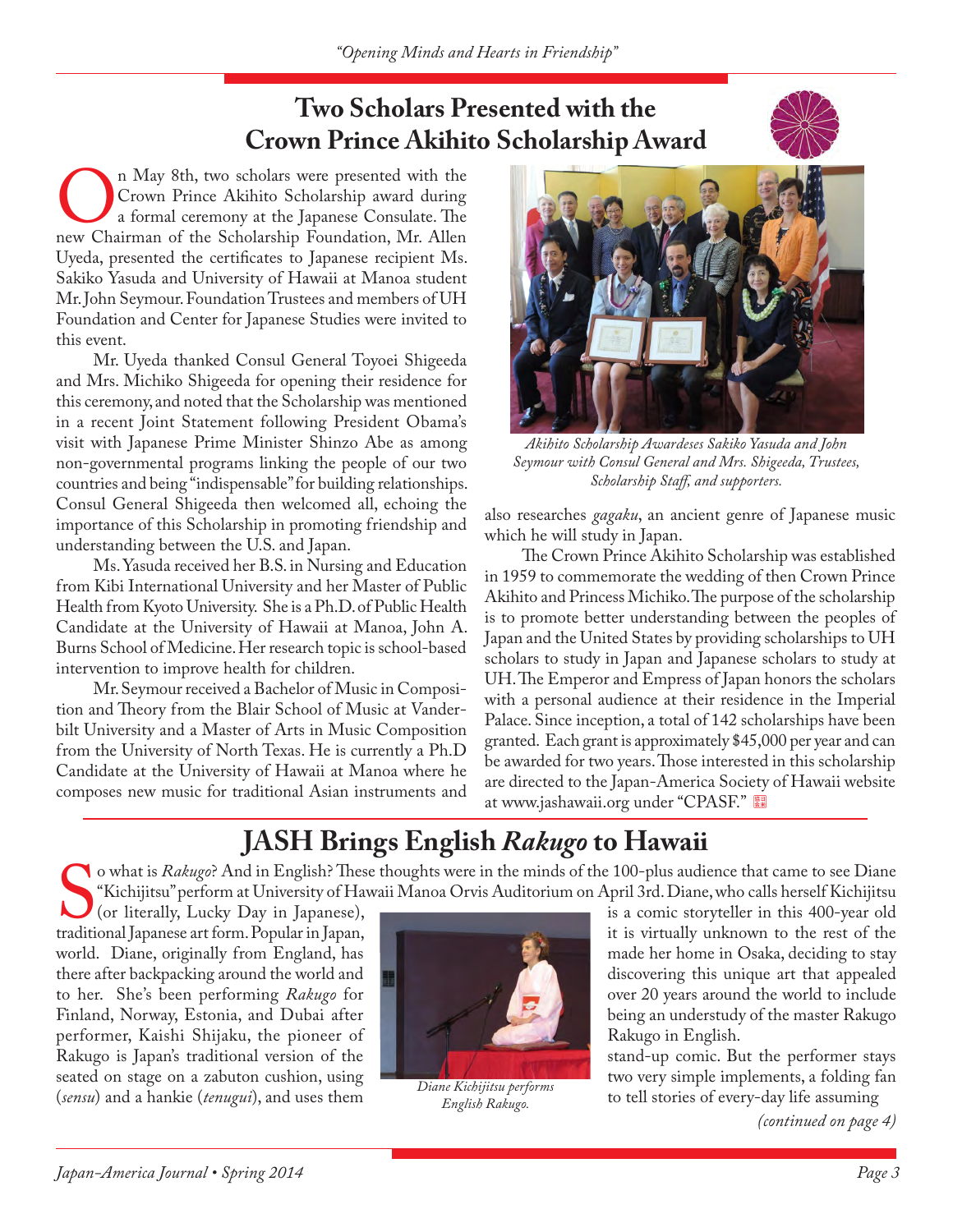#### *(continued from page 3)*

multiple characters. *Rakugo* literally means "falling (or tumbling) words" because at the end, there's always a verbal surprise, a punch line.

JASH teamed with the Japanese Consulate and the University of Hawaii Department of Theatre and Dance to bring this performance to its members and the community. JASH Director and President of Myland Hawaii Realty Mr. Sal Miwa prepared snacks and refreshments for the audience in a pre-event setting at the Auditorium to turn this into a gala affair. JASH President Ed Hawkins introduced the event, explaining that JASH is about promoting understanding between U.S. and Japan, and this *Rakugo* performance fits perfectly. Deputy Consul General Kazunari Tanaka welcomed the crowd, and UH Manoa Center of Japanese Studies Director Dr. Mary McDonald gave closing comments. The crowd was treated to over an hour of an engaging performance, complete with the *ochi*, punch line. Diane even gave a history lesson of *Rakugo* and description of the performer's dress and props through audience participation. The event concluded with Diane's stories of her travels across the world, weaving her experiences and life's lessons which she shared. Then she engaged the audience in "laughter yoga," something she picked up in India, stressing laughter is good for the body and soul.

JASH would like to thank all the sponsors, supporters, and volunteers that made this event possible. Special thanks to UH Department of Theatre and Dance for providing the Orvis Auditorium, The Consulate General of Japan in Honolulu for co-hosting and funding the stage support, and of course Diane "Kichijitsu" for the performance.

### **Japan in a Suitcase Travels to Guam**

From May 27-28, 2014, two schools on the island of<br>Guam, Tamuning Elementary and St. John's School,<br>were given a special presentation of Japan in a Suitcase<br>(JIAS). JASH volunteers Becky Ebisu and Noreen Kawachika Guam, Tamuning Elementary and St. John's School, were given a special presentation of Japan in a Suitcase (JIAS). JASH volunteers Becky Ebisu and Noreen Kawachika spent one full day at each school presenting the JIAS program to every classroom. In the interest of promoting understanding of U.S. – Japan relations in Guam, JASH obtained a special grant funded by The Japan Foundation Center for Global Partnership (CGP) which focused on promoting cultural understanding and education in schools which will in turn strengthen positive global relationships. The CGP grant allowed JASH to take JIAS to Guam and will also include a JIAS presentation to American Samoa later this year.

Because of Guam's unique placement in the Pacific, the students at both schools embraced the concept of different perspectives wholeheartedly as they discovered more about Japanese school life: student schedules, writing system, backpack, textbooks, and a bento box; community life: language, dress, and the game *Jan Ken Po*; and geography: locating Japan, USA and Guam on a world map through the JIAS presentations. Guam's close proximity to Japan also meant that many students had traveled there or would be visiting Japan sometime in the near future.

In appreciation for the JIAS presentations given by the JASH volunteers at Tamuning Elementary School, the students shared with the presenters a gift of song. Everyone agreed this was an effective and enjoyable way of learning about each other.

The JASH volunteers also visited St. John's School, where they gave the JIAS presentations to a total of nine classes to students in Kindergarten through 3rd grade. In each classroom, there was high interest in the contents of the suitcases and lessons were very interactive for students, evidenced by *St. John's students model the randoseru backpack*.

the many questions raised about the various items presented. Teachers expressed their hopes that this program would return to Guam again in the future.



*A St. John's School student points out the differences of Japanese yen.*

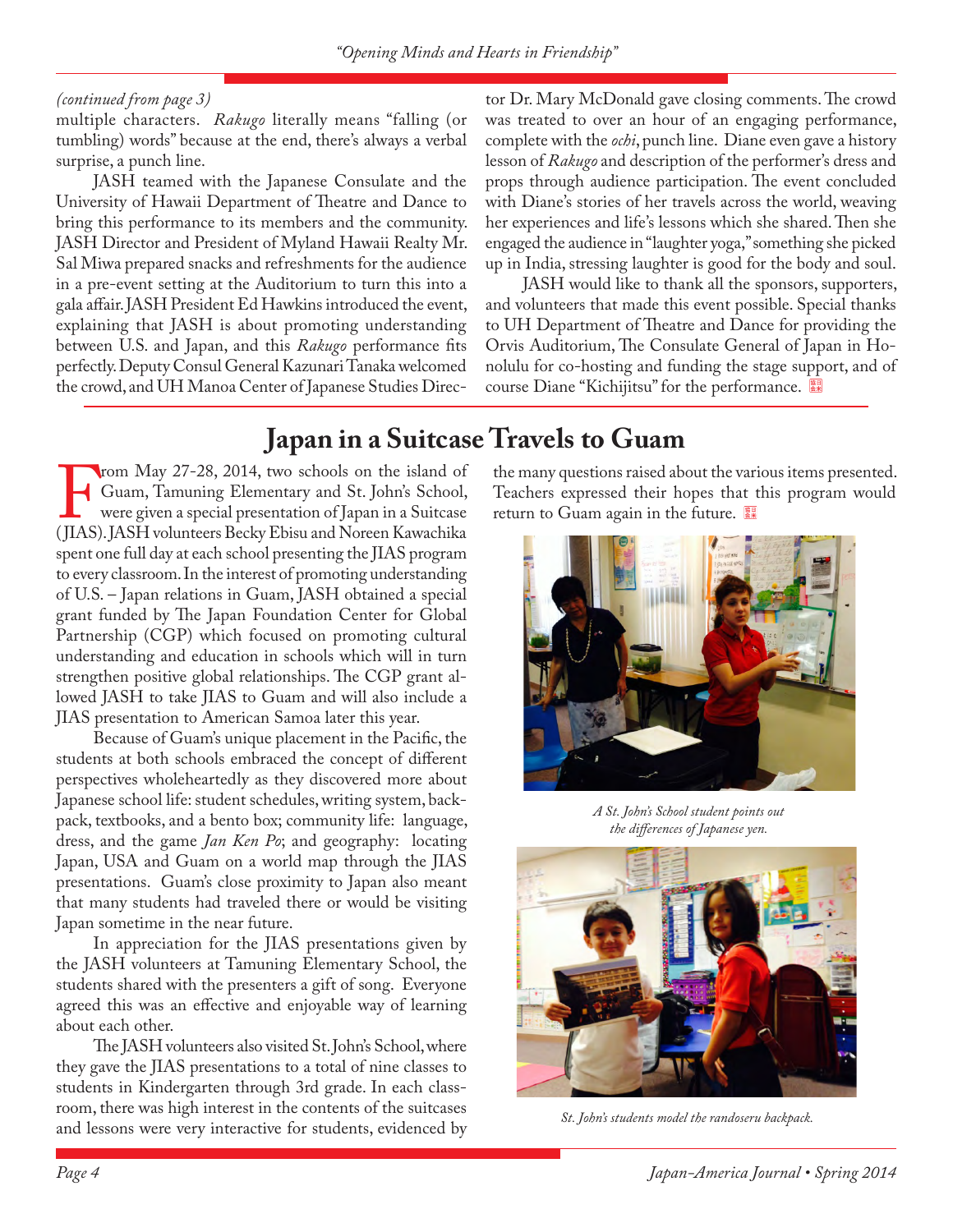### **JASH Holds 24th Annual Golf Tournament at Hawaii Prince Golf Club**

The Japan-America Society of Hawaii held its 24th<br>Annual Friendship Golf Classic on Thursday, April<br>24 at the Hawaii Prince Golf Club in Ewa Beach.<br>Golfers kicked off at noon with a kanpai and taiko sendoff led Annual Friendship Golf Classic on Thursday, April 24 at the Hawaii Prince Golf Club in Ewa Beach. Golfers kicked off at noon with a kanpai and taiko sendoff led by Ryukyukoku Matsuri Daiko Hawaii. The golf tournament is one of three major JASH fundraisers. Each participant was awarded a prize, with the team in 24th place receiving a stay package at the Makena Beach & Golf Resort on Maui to honor our 24th year. The team in 1st place was awarded a golf and stay package at the Grand Wailea on Maui.



*Taiko by RMD Hawaii with JASH Chair Dan Dinell (far left) and volunteers for a shotgun sendoff. A new JASH tradition!*

As in previous years, JASH invited members of the military to participate. Two individuals from the United States Pacific Command were sponsored by the Myland Hawaii Realty team to show appreciation for their service to our country.

JASH would like to thank Tournament Sponsor First Insurance Company of Hawaii, all of the other major sponsors, Titanium and Graphite sponsors, and the individual players who participated in this tournament. A special thanks to the 40 volunteers who helped to make the tournament run smoothly. Proceeds from this tournament will be used for community programs, including educational programs and cultural exchanges for the continuation of Hawaii's schools and students to build special relationships between the people of Hawaii and Japan.



*Consul General Toyoei Shigeeda presents the perpetual trophy to first place winners Jeffrey Steen and Jennifer Lynch of HMSHost.*

A very special Mahalo to 2014 Golf Tournament Chair Alan Yamamoto, who volunteered his time to solicit and obtain sponsors, teams, donations and also assisted JASH staff on the tournament day. Also thanks to our roving course photographer and JASH friend, Morgan Vanderbilt-Bush.

# **Junior Ambassadors Build Friendships at Camp Erdman**

Unring the weekend of May 3-4, 2014, Asian-Pacific Children's<br>
Convention (APCC) Junior Ambassadors, along with Peace<br>
Ambassador Jae-Sun Brown learned about team building at<br>
Camp Erdman in Waialua. The APCC delegates wer Convention (APCC) Junior Ambassadors, along with Peace Ambassador Jae-Sun Brown learned about team building at and 2015 chaperones Dori Kim and Kevin Matsuda, along with JASH staff Marsha Yokomichi and Elizabeth Stanton-Barrera.

 This annual outing helps the APCC delegates bond with one another through outdoor activities and team building exercises. While at the camp, the JA's took part in a Team Development Course led by a YMCA counselor, went swimming, made kukui nut leis to take with them to Japan, ate *s'mores* while sharing stories around a campfire, and practiced their hula performance. For several of the JA's, this was their first overnight experience at a camp away from their families. The experience helped the group bond together in preparation for their trip to the APCC in Fukuoka, Japan from July 9 through July 23.



*APCC delegates participate in a team building exercise while at Camp Erdman.*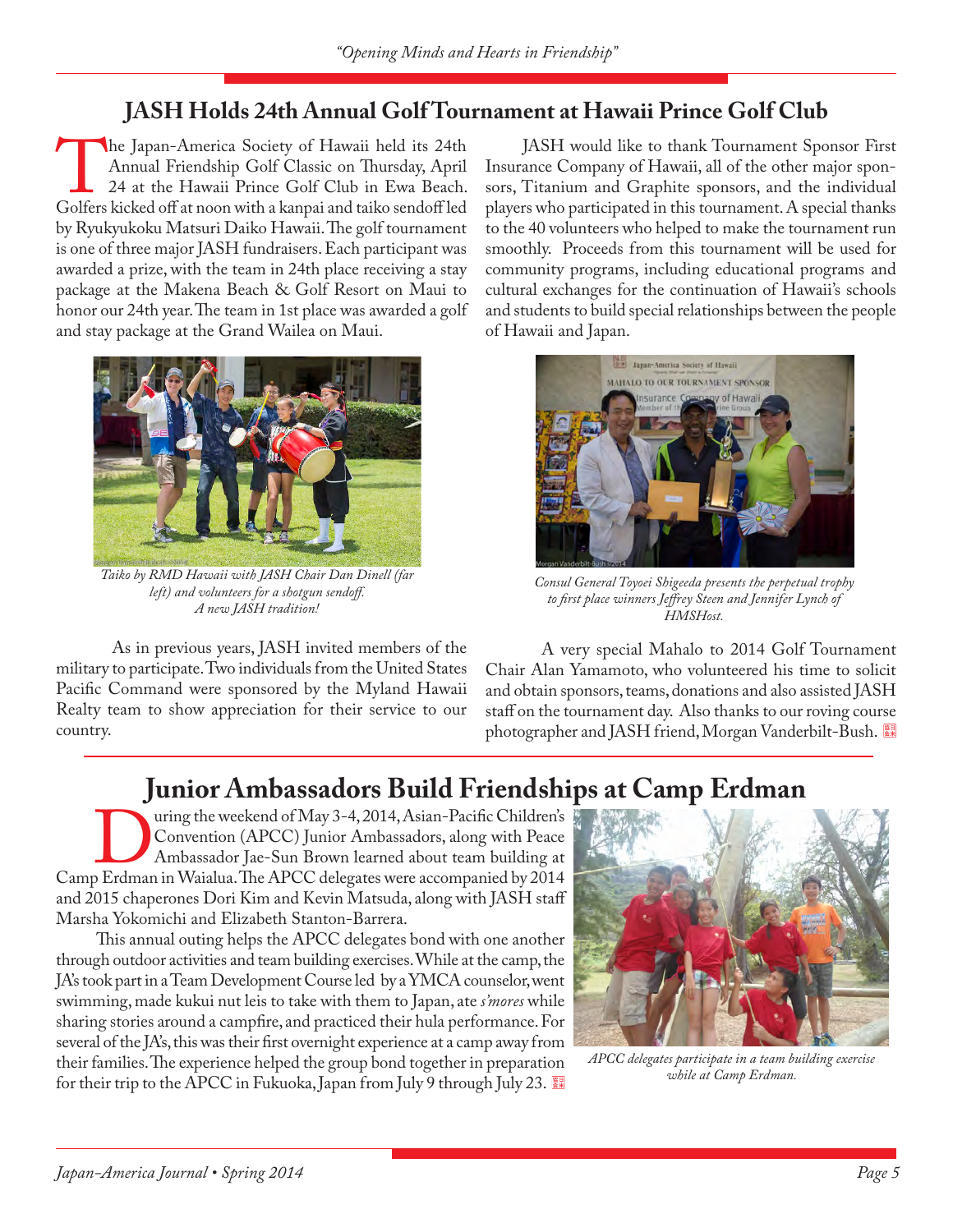# **JASH Assists with** *Hanamizuki* **Gifting Through the Friendship**

Solom Luitative<br>
Sapanese for Dogwood, the the discussion of the Sapanese for Dogwood, the the discussion of the discussion of the United States that is among the first o what is *Hanamizuki*? It's Japanese for Dogwood, the flowering tree native to the United States that is among the first to flower each spring with beautiful white and pink blossoms. So why are Hanamizuki being gifted to Japan? From the US-Japan Bridging Foundation Website:

 In 1912, Tokyo gave the United States a gift of 3,000 cherry trees as a token of friendship between the two nations. Over time, these beautiful trees have become an iconic symbol of our nation's capital and a very visible reminder of the deep bond between the United States and Japan. Even though the average life-span of a cherry tree is 60 years, some of the original trees are still living today; they are an emblem of the longevity and strength of our bilateral relationship. In commemoration of this gift, and in anticipation of the next 100 years of U.S. – Japan friendship, the people of the United States would like to express our gratitude by offering a gift of 3,000 dogwood trees to the people of Japan through the Friendship Blossoms Initiative.These dogwood trees will be planted in Tokyo and all over Japan, including in the Tohoku region

recovering from the Great East Japan Earthquake of 2011, as an enduring symbol of our friendship. The first trees are expected to be planted in Tokyo in the fall of 2012; additional trees will be planted through 2015.Ronald Anderson, Chairman of the U.S.-Japan Bridging Foundation, declares, "The U.S.-Japan Bridging Foundation is pleased to partner with the US Department of State and corporate sponsors in this project demonstrating the enduring relationship between Japan and the U.S. We look forward to a prosperous future for our countries and the Friendship Blossoms Initiative." The Friendship Blossom Initiative invites organizations throughout Japan who are interested in receiving a tranche of dogwood trees as a symbolic expression of the strong cross-cultural relationship between the people of Japan and the people of the United States. JASH nominated three locations to receive these dogwood trees—Nagaoka City, Ehime Prefecture, and Shizuoka City.



*JASH Director David Asanuma (third from left) participates in dogwood tree planting ceremony with local students, including two American students studying in Nagaoka.*



*Nagaoka City Mayor Tamio Mori (far right) leads the dogwood tree planting ceremony.*

Nagaoka City, the most recent sister city with Honolulu, has sought reconciliation from shared war experiences and closer relations with the people of Honolulu. Admiral Isoroku Yamamoto, planner of the attack on Pearl Harbor, is a native of Nagaoka City. JASH assisted its Yamamoto Museum and its war damage museum to form an exhibit exchange with the Arizona Memorial Museum, as well as develop educational and cultural exchange programs. Nagaoka has also gifted its famous fireworks for the annual Honolulu Festival in March, which has continued for the last three years. Lastly, JASH is assisting Nagoka with the request to launch fireworks in Pearl Harbor in 2015 commemorating the 70th anniversary of the end of the Pacific War as a symbol of peaceful relations. Nagaoka received 100 dogwood trees in April which were planted at its Nagaoka Institute of Design, a college located in the city. JASH Director David Asanuma attended the event and participated in the tree planting ceremony.

Ehime Prefecture will receive its 100 dogwood trees in February 2015. JASH and the the Ehime Maru Memorial Association have

cared for the memorial at Kakaako Waterfront Park to the victims of the Ehime Maru incident, and worked to promote good-will programs of educational, sports, and cultural exchanges.

Shizuoka City was selected because of its role in the caring of the monument to the B-29 crews who crashed in the outskirts of the city at the waning stages of WWII. Dr. Sugano, a local physician, still cares for the memorial erected by caring people of Shizuoka City in memory of the American victims. Dr. Sugano also performs the "Blackened Canteen Ceremony" each year at the site, pouring American bourbon from a crewmember's canteen rescued from the crash site. Twenty dogwood trees, including several at the memorial itself, were planted this past June.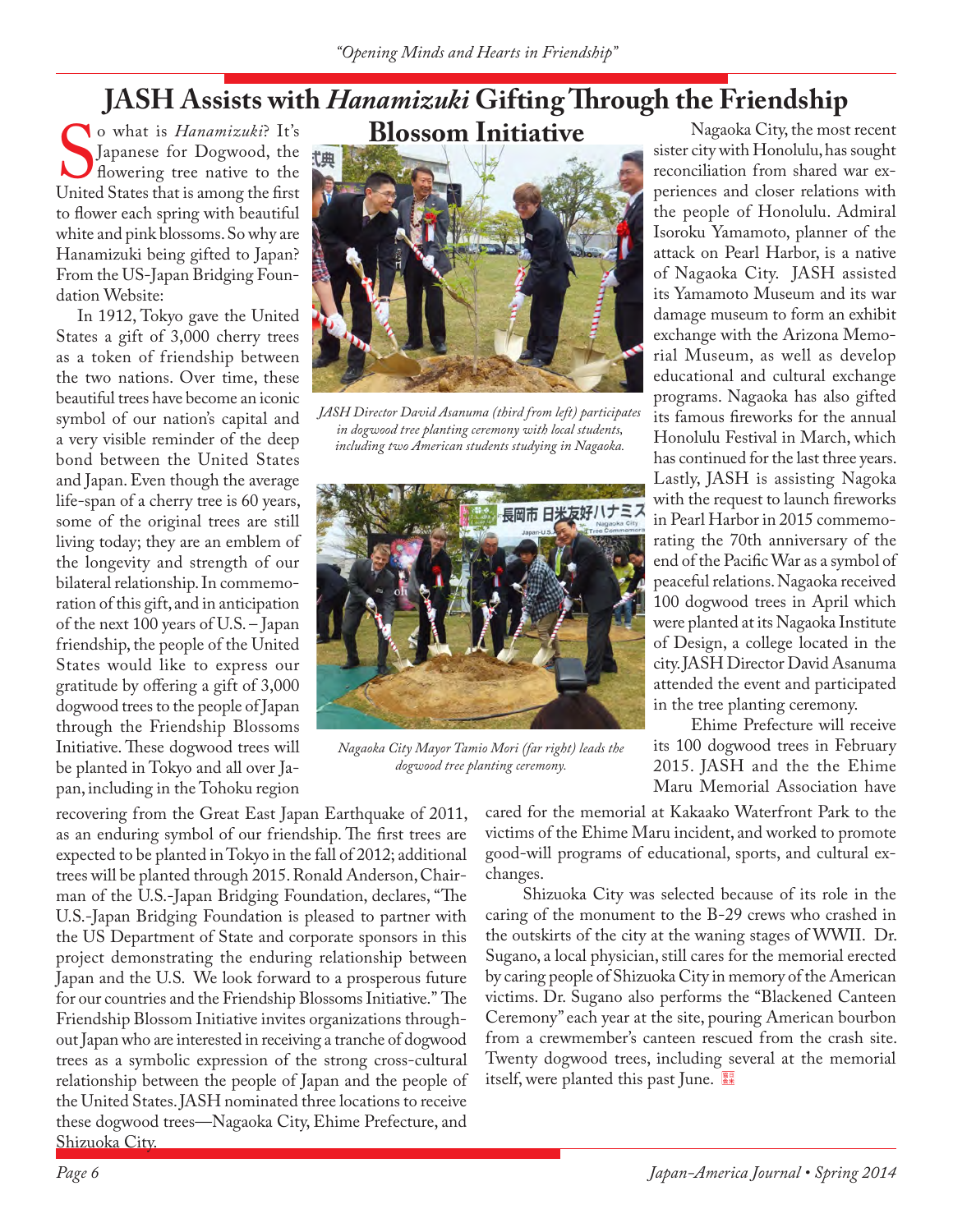### **Hilton Hawaiian Village Hawaii 5:01**

In Friday, June 13, the Hilton Hawaiian Village<br>hosted JASH for its annual "5:01" event in the<br>Honolulu Suite of the Tapa Tower. Over 100 JASH<br>members and guests assembled, sampling the delicious array hosted JASH for its annual "5:01" event in the Honolulu Suite of the Tapa Tower. Over 100 JASH of dishes and pupus prepared by the Hilton culinary staff. The program that evening consisted of the 2014 Junior Ambassadors to the Asian-Pacific Children's Convention dancing a hula to the song, "Waikiki Hula." The delegates will perform "Waikiki Hula" at the "We are the Bridge" Festival in Fukuoka, Japan on July 21. Guests were also given the opportunity to meet the members of Bridge Club Hawaii who will be traveling to Tohoku, Japan in July to reconnect with friends they made through the Rainbow for Japan Kids program. This annual event sponsored by the Hilton Hawaiian Village is a wonderful networking opportunity for JASH members. JASH sends a big MAHALO to Hilton Hawaiian Village for hosting this event.



*Guests enjoy Hilton's offerings and networking opportunities.*

### **Ensoku to Shirokiya Allows APCC Delegates to Discover New Japanese Foods**

or the fourth year in a row, the Asian-Pacific Children's Convention (APCC) delegates went on a field trip to Shirokiya<br>in Ala Moana Shopping Center to learn about and taste a variety of Japanese foods. On Saturday, May 17 in Ala Moana Shopping Center to learn about and taste a variety of Japanese foods. On Saturday, May 17, 2014, the six Junior Ambassadors ( JA's) were joined by Peace Ambassador Jae-Sun Brown, chaperones Dori Kim and Kevin as part of their fifth workshop.



*APCC delegates congregate at Shirokiya.*

The delegates were divided into three groups and given 30 minutes to find their items. Each team was in charge of purchasing designated Japanese food found throughout the department store — *karaage*, *okara, hijiki, mochi* and *takoyaki.* 

They also were asked to explore and find out about other traditional Japanese foods such as *tempura, nishime, miso*, and *ramen*. Everyone took their food items back

to the JASH office to share what they had learned during the scavenger hunt.

After each groups' presentation, everyone enjoyed a tasty lunch that included all of the food items purchased. This activity was an excellent way for the Hawaii delegates to learn about and taste some foods they may see in Japan.

The APCC Junior Ambassadors will travel to the global youth camp in Fukuoka this July and experience home stay with host Japanese Families.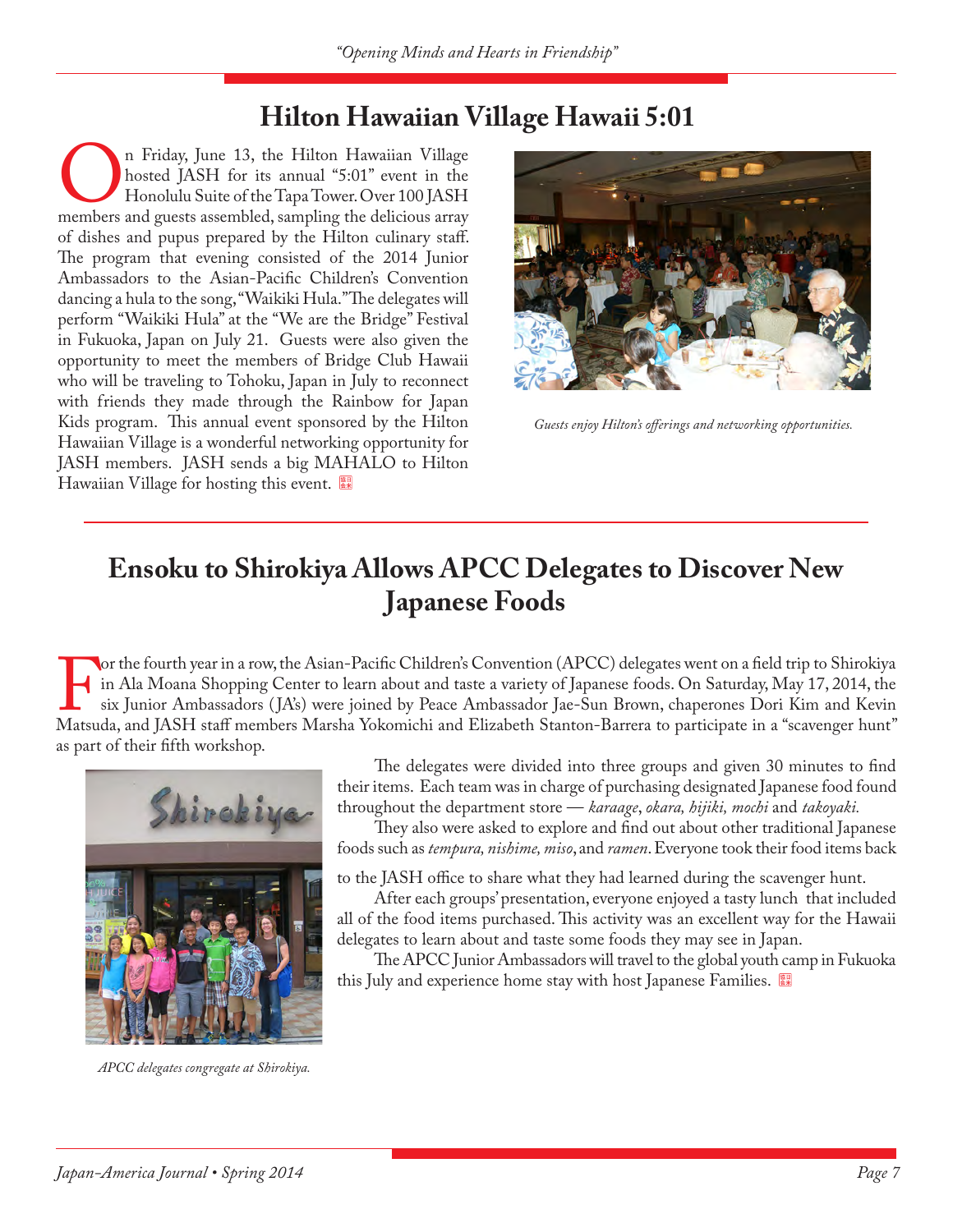

*Jash Staff with Cultural Committee Chair Sal Miwa (second from right).*

arly Saturday morning on June 14, JASH members<br>
and their guests, the 2014 APCC Junior Ambassador<br>
Delegates and members of Bridge Club Hawaii<br>
participated in the Waikiki Ohana Workforce Beach and their guests, the 2014 APCC Junior Ambassador Delegates and members of Bridge Club Hawaii Cleanup. The Waikiki Ohana Workforce coordinates three to four Waikiki Beach cleanups each year. Joining JASH were over 20 members of the Japanese Consulate led by Consul General Toyoei Shigeeda and Mrs. Michiko Shigeeda. JASH participates annually in this public service event along with Japanese visitors and volunteers. **Waikiki Beach Cleanup**<br>**WAIKING AND AIRS AND AIRS AND AIR AND AIR AND AIR AND AIR AND AIR MEDITARY OF THE AIR OF THE AIR OF THE AIR OF** 

# **Tomodachi Special Tour at the Honolulu Museum of Art**<br>n Tuesday, May 20, JASH members and friends explored two exhibits on Japanese art at the Honolulu Museum

On Tuesday, May 20, JASH members and friends explored two exhibits on Japanese art at the Honolulu Museum<br>of Art. They were able to get a special guided tour by art history expert Dr. Kazuko Kameda-Madar. Dr. Kameda<br>She ea of Art. They were able to get a special guided tour by art history expert Dr. Kazuko Kameda-Madar. Dr. Kameda-Madar is a Lecturer at Hawaii Pacific University and is also a Visiting Researcher at the Ritsumeikan University. She earned her PhD in Japanese Art History at the University of British Columbia.

The "Light From Shadow: Gold in Japanese Art" exhibition features many artworks, especially large screens, that use gold leaf or gild, mineral pigments from precious stones (ground up and mixed with 'gelatin' and pasted on paper), and ground seashell pigments that create a lasting shimmer.

Gold has aesthetic and symbolic value which also allowed the owner to show off his level of prestige. The moon on the screens was often created out of silver. When new, it would shine bright like the moon, but silver tarnishes over time, unlike gold, so now only the gold and minerals shine on the screen. Screens of this type are no longer allowed to be sold or taken outside of Japan. A majority of the collection was purchased from private collections in Japan and brought over by Mrs. Anna Rice Cooke, who also established and donated most of her collection to the museum.

During the late *Meiji* period (1868-1912), romance novels highlighting the predicaments of female protagonists enjoyed enormous commercial success in Japan. The "War-Torn Hearts: Political Propaganda in Japanese Romance Novels" exhibition introduces *kuchi-e* (woodblock prints produced as frontispieces for these novels). *Kuchi-e* often represented the female anxieties about loved ones in danger and women mourning those who died in the Russo-Japanese War (1904- 1905). One such notable print showed a woman biting on her handkerchief to symbolize 'biting back her emotions'.



*Dr. Kazuko Kameda-Madar and Tomodachi Chair Kazuko Love .*



 *Examples of Japanese kuchi-e artwork used in war-era novels.*

The Tomodachi Planning Committee would like to thank Dr. Kameda-Madar for providing this insightful and educational tour.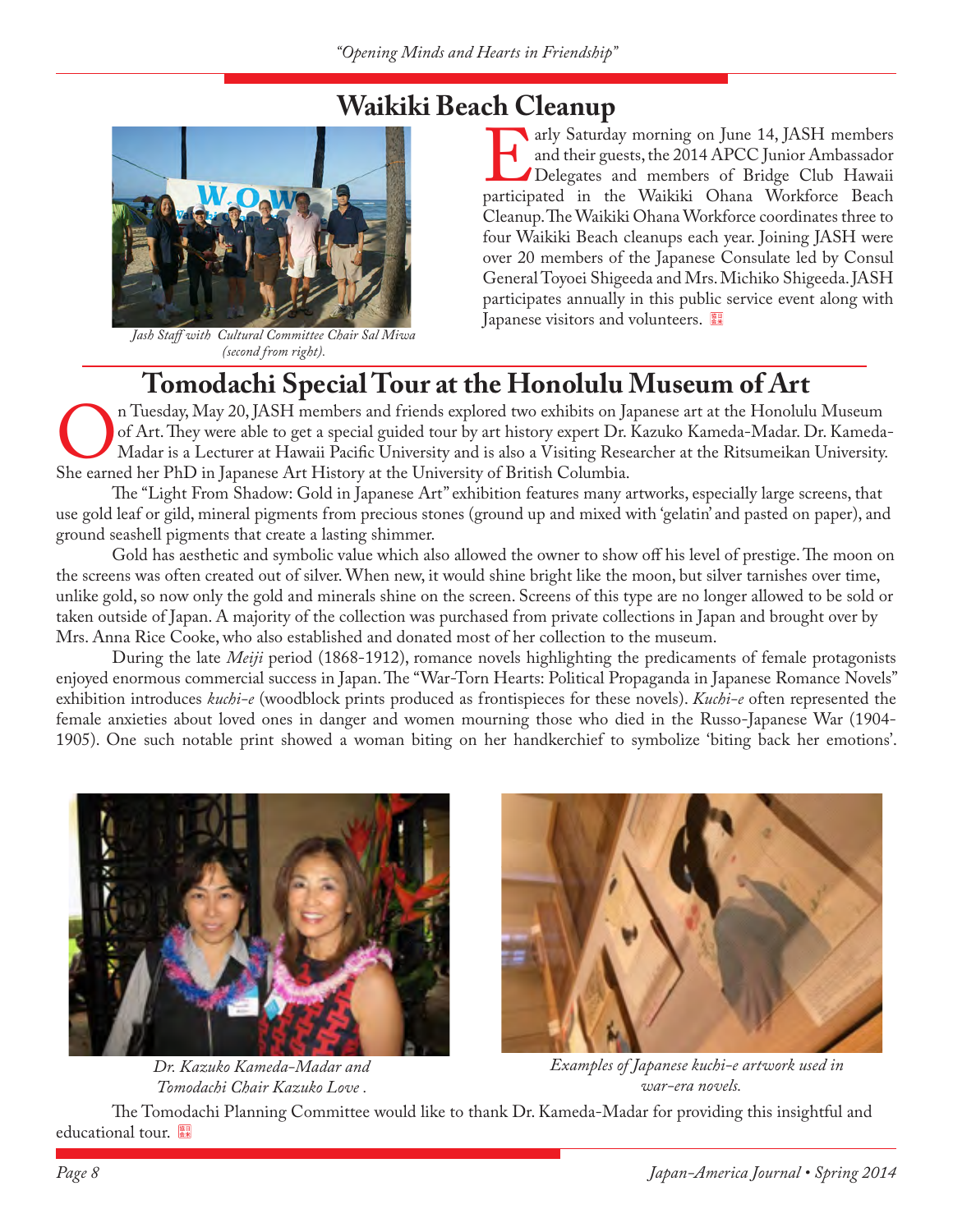### **JASH Staff Participates in Visitor Industry Charity Walk**

Members of JASH staff participated in the Visitor Industry Charity Walk as Course Marshalls this past May. Each year, JASH volunteers for the Charity Walk as course marshalls. The Visitor Industry Charity Industry Charity Walk as Course Marshalls this past May. Each year, JASH volunteers for the Char-Walk, a fun run-walk for families covers a circuit from Ala Moana Park to the Honolulu Zoo and back. Each year, the Charity Walk raises funds for Hawaii's non-profit organizations. JASH has been a recipient of donations for our school programs.



*L-R: Kristi Kang, Ron Quizon, JASH Volunteer Dara Cavaco, and Ed Hawkins.*

### **Construction R US, Inc. Welcome to Our New Corporate Members**

Construction R US, Inc. (CRU) is a full service general contracting firm, licensed in the State of Hawaii since 1992. Located in Kaneohe; Frank Felix III is President and RME. The majority of CRU's work is in new and renovation of commercial warehouses, restaurants, and retail/office space. CRU has done extensive work with concrete, Tilt-Up, and Pre-Engineered Metal Buildings. CRU's past and current clientele includes Jack In The Box, Wendy's Restaurants, 7-Eleven Hawaii, Hardware Hawaii, Taco Bell/Pizza Hut, Big City Diner, Mid Pacific Country Club, Atherton YMCA, Punahou School, House of Finance, Hawaii USA FCU, Hawaii Association of Realtors, Land Rover, Prudential Insurance, Mutual of Omaha, and Leeward Storage.

### **PacRim Marketing Group**

One of Hawaii's largest global marketing communications firms, PacRim Marketing Group specializes in helping established brands and organizations grow their share and spend of the Asian International Traveler market through Asian-language integrated marketing communications. Founding its U.S. headquarters in Honolulu in 1990, the marketing communications firm has since expanded into a group of companies—PRTech, started in 2004, and PacRim Marketing Tokyo, incorporated in 2006 and now operating as the firm's Asia-Pacific Headquarters in Shinjuku Tokyo, Japan.

In addition to offering Asian language online and traditional public relations, advertising, and media relations, PacRim Marketing Group is a forerunner in Asian language social media and owner of www.Hawaii-Arukikata.com, the largest commercial website about Hawaii in Japanese, the Korean website www.myhawaii.kr, and the Chinese website www.myhawaii.cn. PacRim owns and publishes the travel guide, My Hawaii Pacific Journey in Japanese, Korean, and Chinese, and participates in other media ventures reaching the Asian International Traveler market.

PRTech, develops custom multilingual software and websites using the latest technologies, including responsive web design. PRTech also provides online Asian SEO (Search Engine Optimization) and SEM (Search Engine Marketing). PRTech's flagship product, MyRez, is a multilingual, online reservations booking system utilized by hotels in Hawaii and North America. In 2013, PacRim Marketing Group became a founding member *(continued on page 10)*



*President and Chief Executive Officer Dave Erdman.*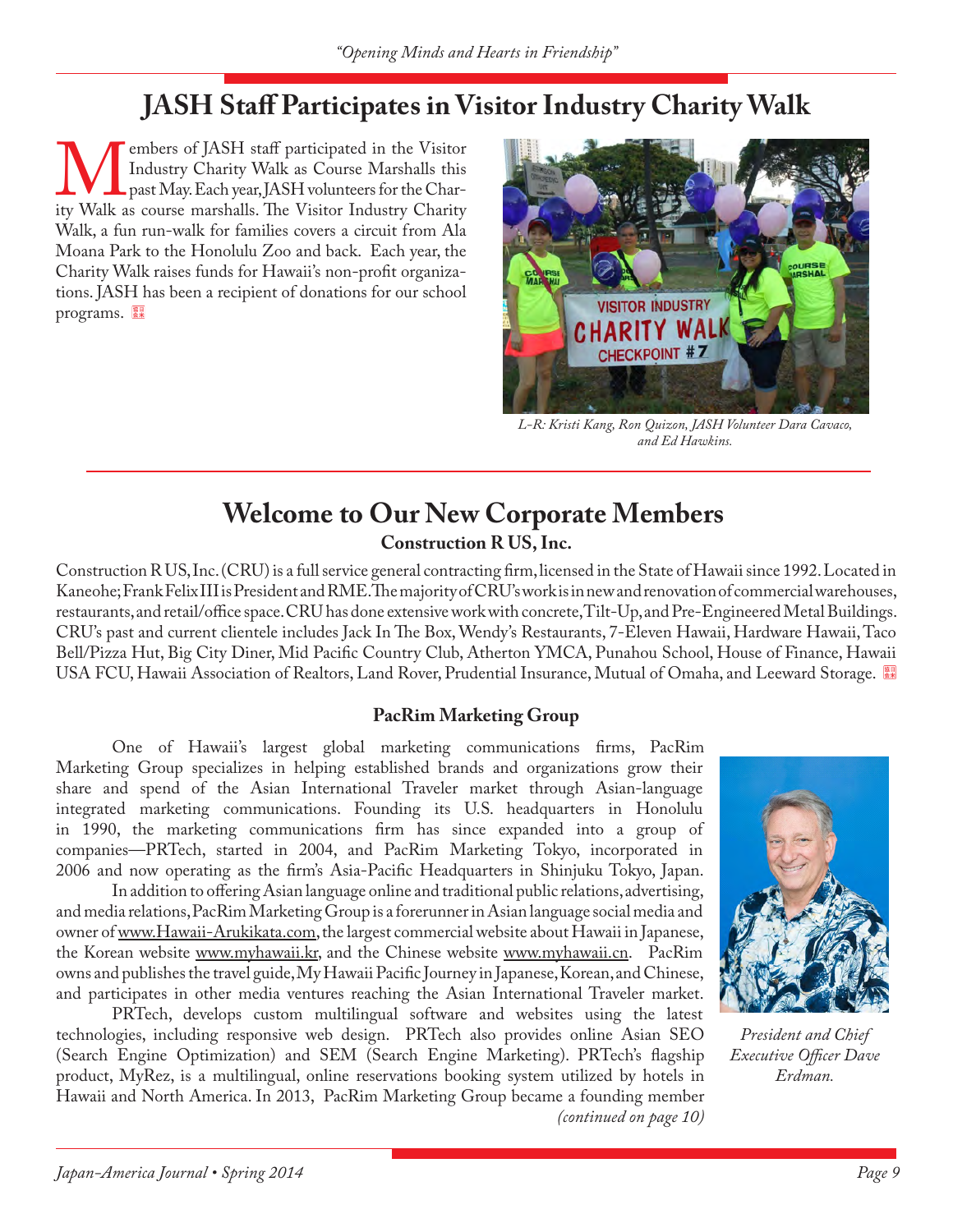*(continued from page 9)* of CONSUL, an international travel marketing alliance consisting of advertising, PR, media and marketing firms spread across five different continents - all specializing in travel.

Celebrating its 25th anniversary in 2015, PacRim Marketing Group has been listed as the top PR firm by Pacific Business News for the past three years in their "Book of Lists" and PacRim Marketing Group and PRTech were named a 2014 BBB (Better Business Bureau) "Torch Award" finalist. Dave Erdman, president and chief executive officer, was named 2014 SBA Small Business Person of the Year for the State of Hawaii, and PacRim's Director of Integrated Marketing, Kim Fujinaka, was one of the 2014 "Forty Under 40" honorees, recognized for her business excellence.

## *JASH 24th Annual Friendship Golf Classic*

*Mahalo to our Donors*

3660 On The Rise ABC Stores Accuity LLP Admiral Thomas Fargo All Nippon Airways Aloha Beer Company Aloha Shoyu Company, Ltd Aloha Wines American Savings Bank Armstrong Produce Atlantis Adventures Central Pacific Bank Chibo International Corp. DFS Group LP Hawaii Division Doraku Sushi Duke's Canoe Club Waikiki First Insurance Company of Hawaii Francis H. I'i Brown Golf Courses Grand Wailea, A Waldorf Astoria Resort Gyotaku Japanese Restaurant H&W Food Service Hakuyosha Clean Living Halekulani Corporation Hawaii Kai Golf Course Hawaii National Bank Hawaii Prince Golf Club Hawaiian Eateries Hawaiian Springs Hilton Grand Vacations Hilton Hawaiian Village Waikiki Beach Resort Hilton Waikoloa Village Island Insurance Ito En (USA) JAIMS Jams World Japan Airlines Japanese Cultural Center of Hawaii

Jason Ito JTB Hawaii Kai Vodka LLC Kapalua Golf Howard & Audrey Karr Ko Olina Golf Club Kop Distributors, LLC Makena Beach & Golf Resort Mrs. Harumi Y. Miyake Mr. Ojisan Restaurant Earl & Yoko Okawa Outrigger Enterprises Group Pacific Guardian Life Pearl Country Club Phiten USA, Inc. Pint Size Hawaii Poipu Bay Golf Course Prince Resorts Hawaii R & R Restaurants, Inc. dba Chuck's Steak House Raytheon Company Roger Dunn Golf Shop Roots & Relics Roy's Restaurants - Hawaii Servco Pacific Inc. Sony Hawaii Taipei Economic & Cultural Office Tanioka's Seafoods & Catering The Boeing Company The Kahala Hotel & Resort The Wedding Ring Shop Tony Group Tori Richard, Ltd. TRUSTA Waikiki Beach Marriott Resort & Spa Wailea Golf Club Yama's Consulting Corporation Zippy's Restaurants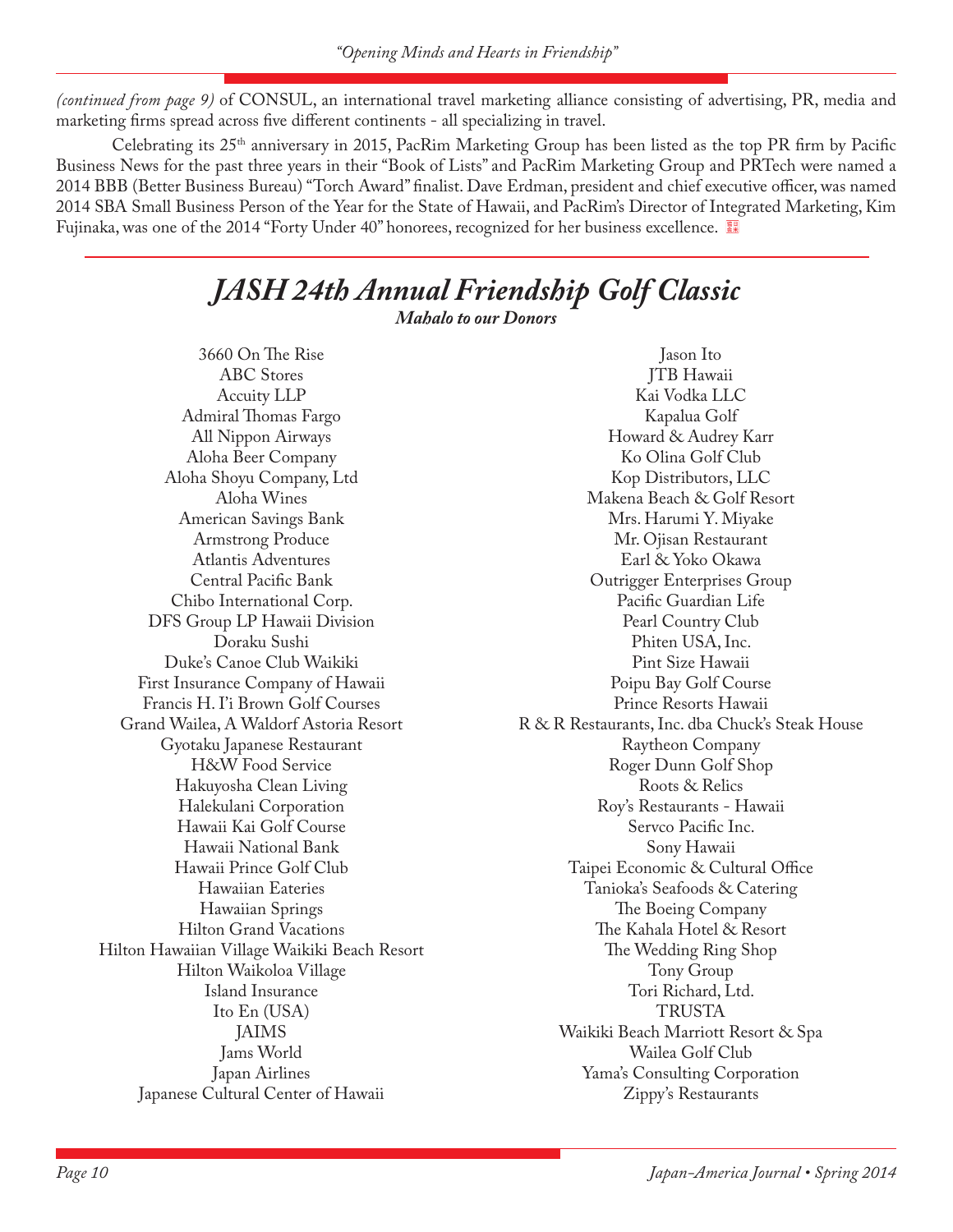

Accuity LLP Carlsmith Ball LLP **First Insurance** Company of Hawaii Hilton Hawaiian Village

Myland Hawaii Realty Dr. Blair M. T. Odo Outrigger Hotels & Resorts Pacific Guardian Center Servco Foundation

**Allied Builders System** Aston Hotels & Resorts Atlas Insurance Agency The Boeing Company JTB Hawaii Sharon Weiner